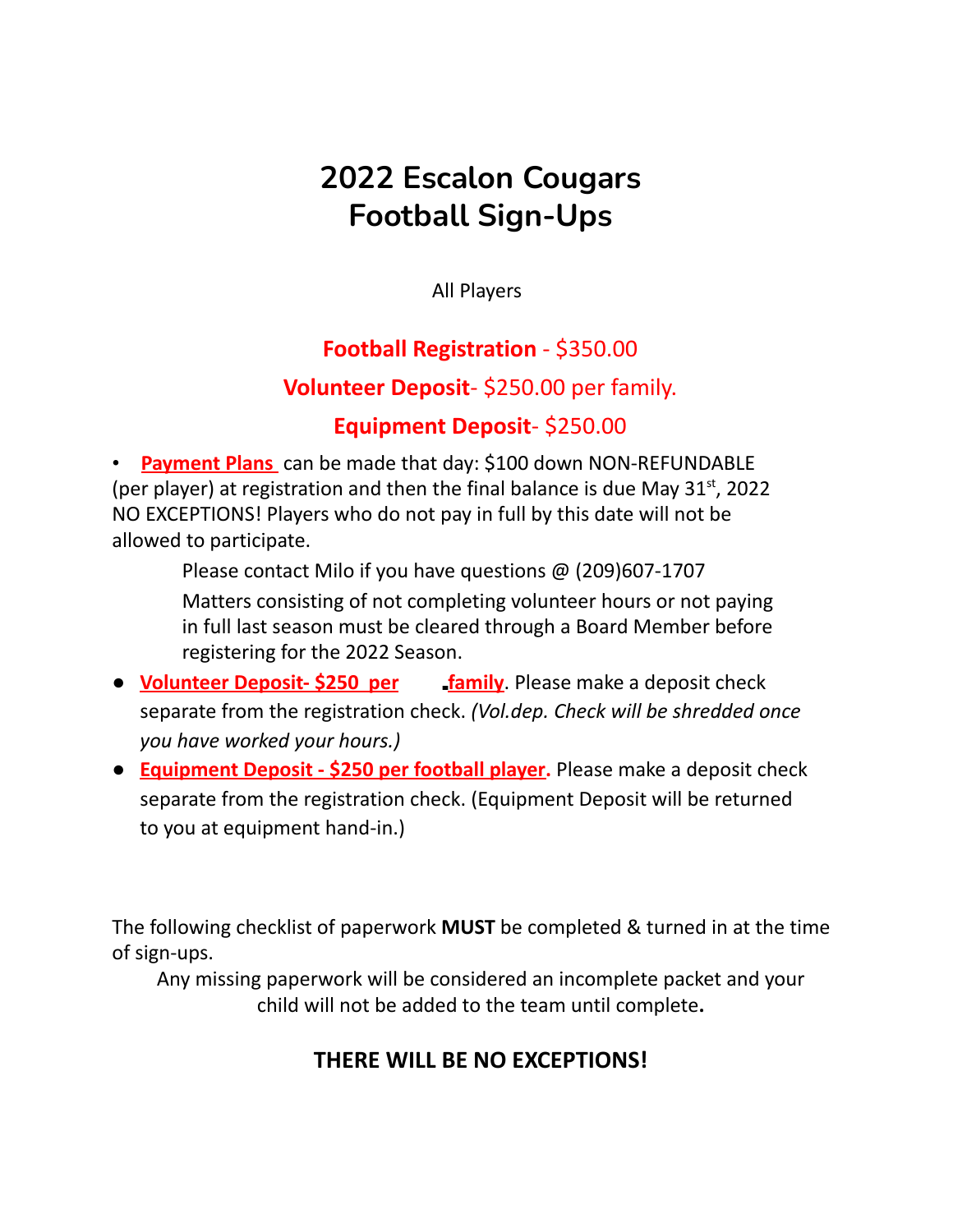**1.** ALL players must bring an original birth certificate and **bring a copy** of birth certificate to turn in, UNLESS YOU ARE A RETURNER (a copy has been retained from last season).

**2.** A school document is now required to prove current grade level, this can be a report card or letter from the school ect. This is now required as teams are no longer separated by birthdate, they are separated by grade level.

**3.** ALL players must bring a copy of their current health insurance card.

**4.** Complete 2022 Player/Cheerleader Registration form (Pg. 1).

**5.** Escalon Cougars Youth Football and Cheer Code of Conduct signed by

participant & parents (Pg.5)

**6.** Release of Liability Waiver form signed by participant & parents.

**7.** We will need proof of residency, such as a PG and E bill or child's report card. If nothing has changed from last year and you are a returner (a copy has been retained from last season.).

**8.** Will need a current completed physical form, prior to 1st day of practice. the MVFL physical form must be used.

> **\*\***Any paperwork questions\*\*\* Please contact VP- Melissa Sanders (209) 481-7915.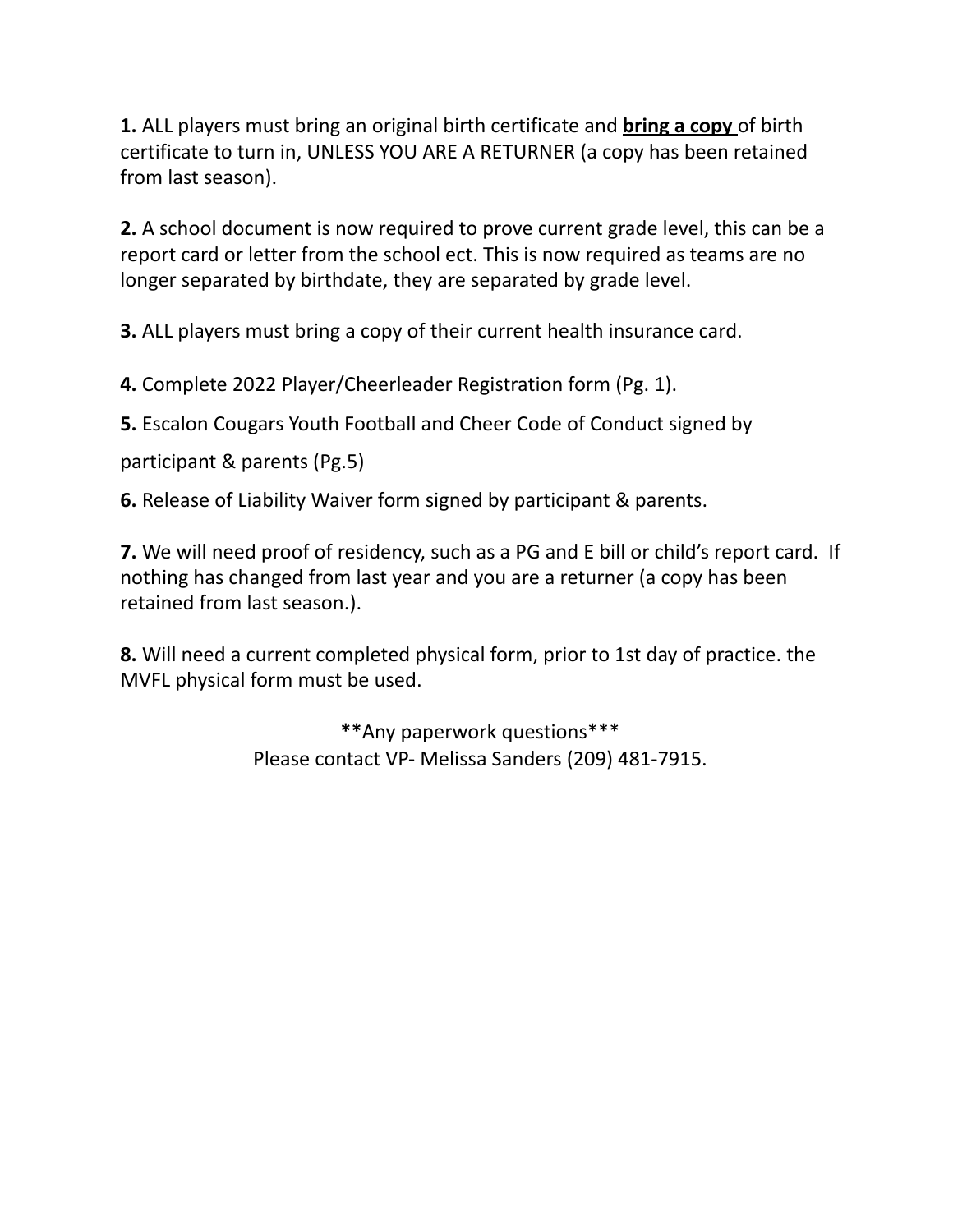# **2022 Escalon Cougars Cheer Sign-Ups**

**CHEER REGISTRATION FEES:**ALL Cheer - \$475.00

• **Payment Plans** can be made that day: \$100 down NON-REFUNDABLE (per player) at registration and then the final balance is due May  $31<sup>st</sup>$ , 2022 NO EXCEPTIONS! Players who do not pay in full by this date will not be allowed to participate.

Please contact Milo if you have questions @ (209)607-1707

Matters consisting of not completing volunteer hours or not paying in full last season must be cleared through a Board Member before registering for the 2022 Season.

● **Volunteer Deposit- \$250 per family**. Please make a deposit check separate from the registration check. *(Vol.dep. Check will be shredded once you have worked your hours.)*

The following checklist of paperwork **MUST** be completed & turned in at the time of sign-ups.

Any missing paperwork will be considered an incomplete packet and your child will not be added to the team until complete**.**

## **THERE WILL BE NO EXCEPTIONS!**

**1.** ALL players must bring an original birth certificate and **bring a copy** of birth certificate to turn in, UNLESS YOU ARE A RETURNER (a copy has been retained from last season).

**2.** A school document is now required to prove current grade level, this can be a report card or letter from the school ect. This is now required as teams are no longer separated by birthdate, they are separated by grade level.

**3.** ALL players must bring a copy of their current health insurance card.